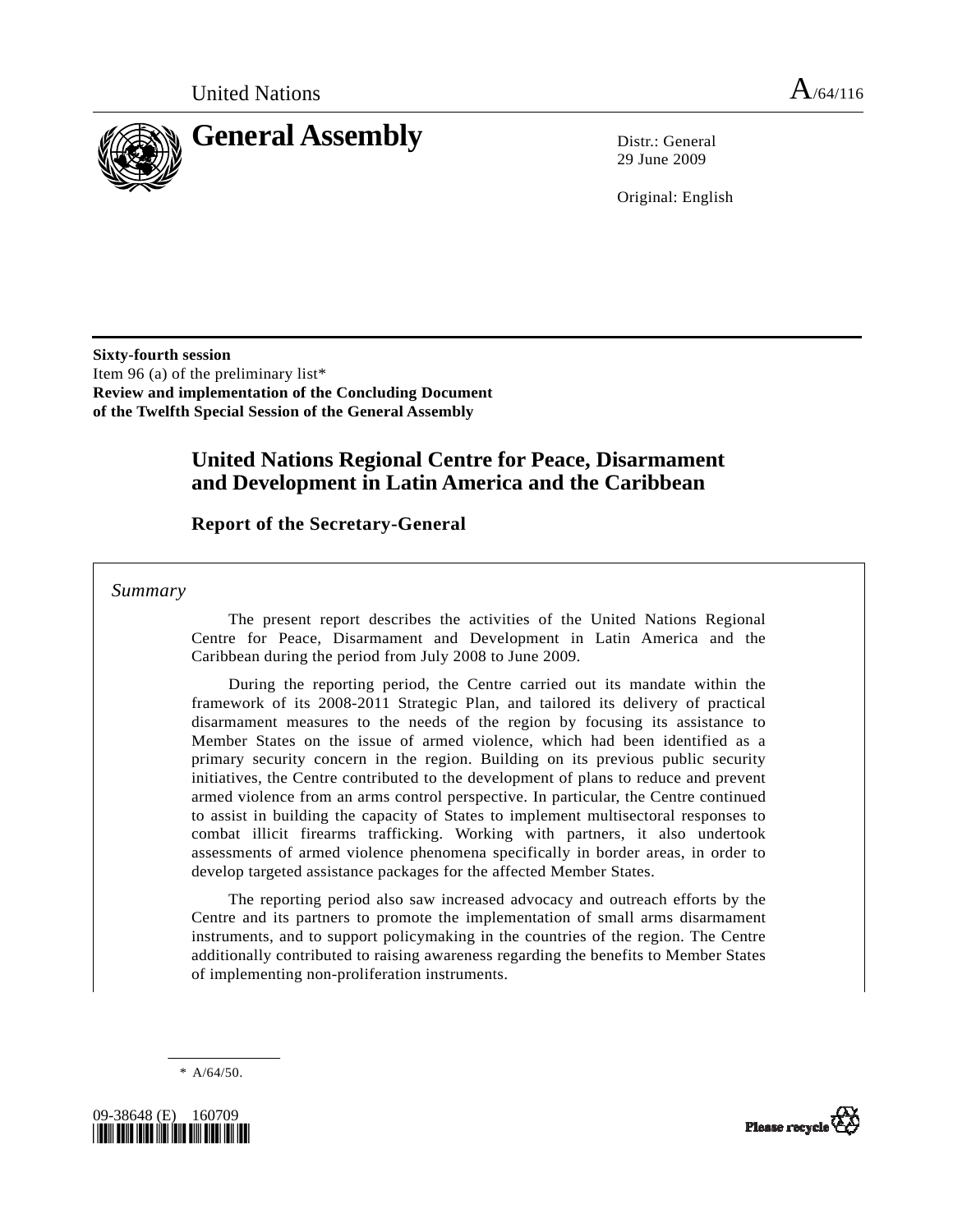Institutionally, the Centre responded to the needs of the region by strengthening its Public Security Programme, with the support of donors. The Centre's dependency on extrabudgetary funds for both projects and its operational costs continued to represent a challenge during the reporting period, and the Centre has therefore intensified its resource mobilization efforts to guarantee the sustainability of its operation.

 The Secretary-General wishes to express his gratitude to the Governments of Colombia, Denmark, Guyana, Mexico, Panama, Peru, Spain, Sweden, Turkey and the United Kingdom of Great Britain and Northern Ireland, as well as the Preparatory Commission for the Comprehensive Nuclear-Test-Ban Treaty Organization, for their generous financial contributions to the Centre and for their support of its activities.

## **Contents**

|         |                                                                                                                                                                   | Page           |
|---------|-------------------------------------------------------------------------------------------------------------------------------------------------------------------|----------------|
|         |                                                                                                                                                                   | $\overline{3}$ |
| П.      |                                                                                                                                                                   | $\overline{3}$ |
| III.    |                                                                                                                                                                   | $\overline{3}$ |
|         | А.                                                                                                                                                                | $\overline{4}$ |
|         | <b>B.</b>                                                                                                                                                         | $\overline{7}$ |
|         | C.                                                                                                                                                                | 8              |
| IV.     |                                                                                                                                                                   | 9              |
| V.      |                                                                                                                                                                   | 10             |
| Annexes |                                                                                                                                                                   |                |
|         | Status of the Trust Fund for the United Nations Regional Centre for Peace, Disarmament and                                                                        | 12             |
| П.      | Planned activities of the United Nations Regional Centre for Peace, Disarmament and<br>Development in Latin America and the Caribbean for which funding is sought | 13             |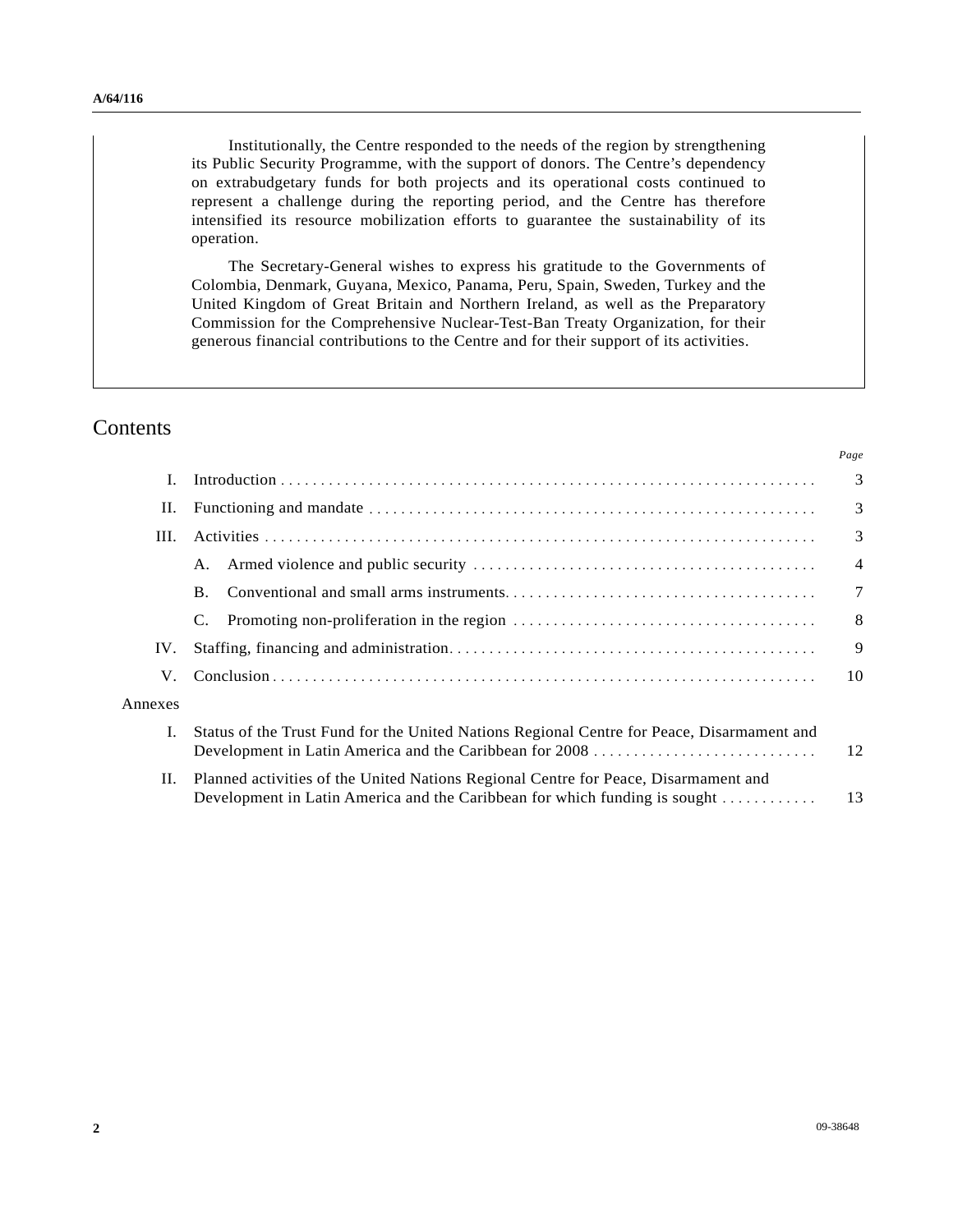## **I. Introduction**

1. In its resolution A/63/74, the General Assembly requested the Secretary-General to provide from the regular budget, starting in the biennium 2010-2011, the necessary support to ensure the sustainability of the core activities and operations of the Regional Centre, in order to enable it to carry out its programme of activities in accordance with its mandate. The Assembly also requested the Secretary-General to report to it at its sixty-fourth session on the implementation of the resolution.

2. The present report is submitted pursuant to that request and covers the Centre's activities from July 2008 to June 2009. A financial statement on the status of the Trust Fund for the Centre for the year 2008 is contained in annex I. An outline of planned activities of the Centre for which funding is being sought is provided in annex II.

## **II. Functioning and mandate**

3. The United Nations Regional Centre for Peace, Disarmament and Development in Latin America and the Caribbean, located in Lima, Peru, was established in 1987, pursuant to General Assembly resolution 41/60 J. The Centre is mandated to provide, upon request, substantive support for the initiatives and other activities of the Member States in the region for the implementation of measures for peace and disarmament and for the promotion of economic and social development.

# **III. Activities**

4. Armed violence has been identified as the prime public security threat in the Latin American and Caribbean region. During the reporting period, the Centre focused on activities such as law enforcement capacity-building initiatives, the destruction of firearms, the organization of seminars, the development of practical diagnostics and the elaboration of innovative project proposals, that address the challenges posed by armed violence.

5. In addition, the Centre contributed to promoting interregional cooperation and multilevel responses, to address armed violence risk factors, such as illicit firearms trafficking and transfers of other conventional weapons. This was achieved through the promotion of conventional and small arms disarmament instruments, and assisting countries of the region in the area of policy development.

6. In an effort to sustain the long-standing partnership between the Centre and Member States of the region to stem the proliferation of weapons of mass destruction, the Centre continued to lend support to Member States in their implementation of non-proliferation instruments by carrying out joint ad hoc advocacy activities.

7. The Centre also acted as a focal point in the field for the Coordinating Action on Small Arms (CASA) mechanism, and collaborated with its principal partners, in particular: the Organization of American States (OAS); the country offices of the United Nations Development Programme (UNDP) and the United Nations Office on Drugs and Crime; other relevant United Nations system agencies and programmes, as well as national stakeholders.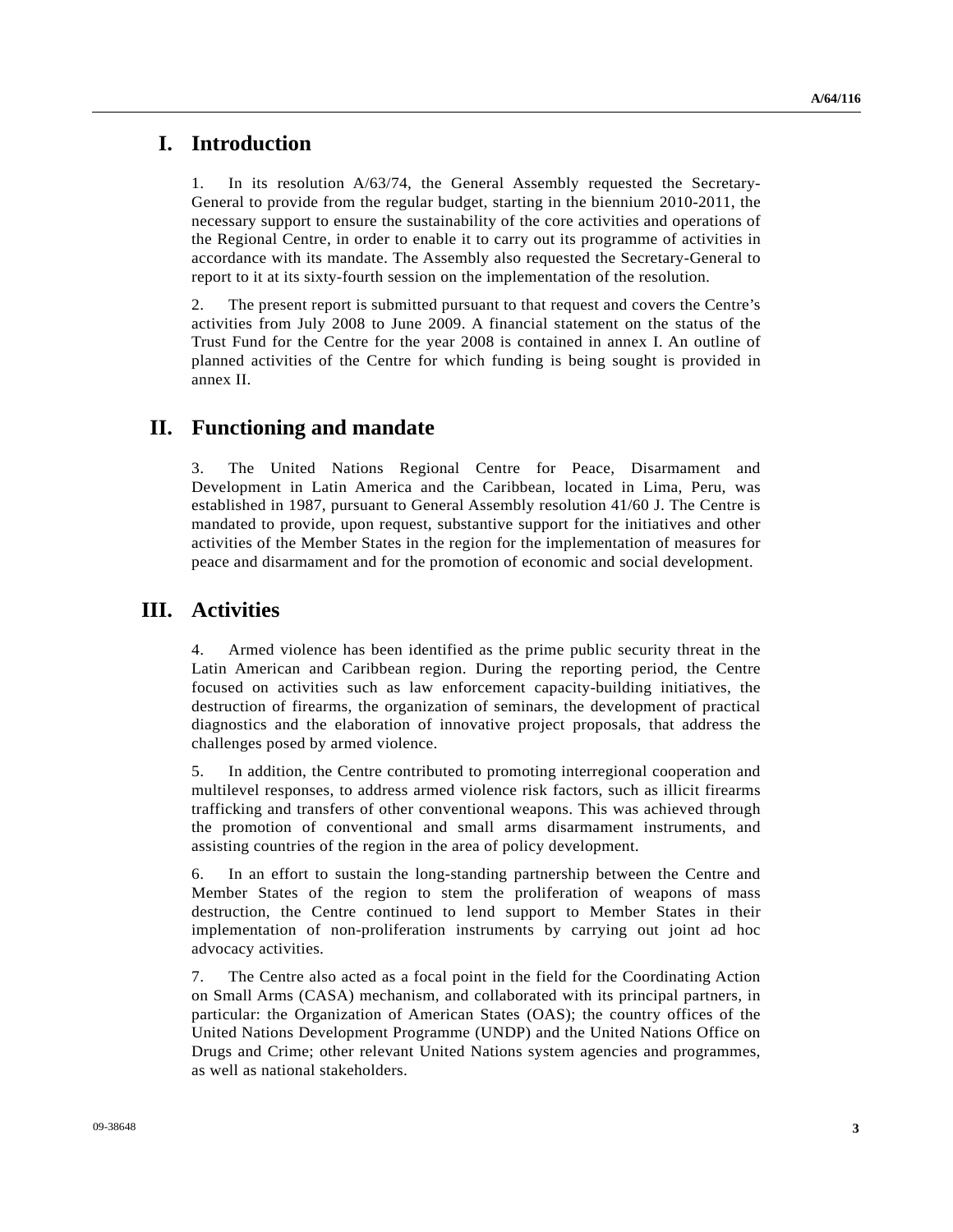### **A. Armed violence and public security**

8. In the Latin American and Caribbean region, armed violence breeds insecurity, and encumbers democratic consolidation and regional integration, as well as economic and social development, which hampers the efforts of States to attain the Millennium Development Goals.

9. Incidences of armed violence caused by firearms and the number of small arms and light weapons in circulation are on the rise throughout the region, in particular in urban settings and border areas, and this represents a major security concern for many States. Recent statistics indicate that there are between 45 million and 80 million firearms in the region;<sup>[1](#page-3-0)</sup> and that the Latin American and Caribbean region reports the highest level of firearms-related homicides in the world.[2](#page-3-1)

#### **1. Law enforcement capacity-building**

10. The Centre approached the challenge of combating armed violence from a "firearms control" perspective, by strengthening local and national law enforcement capacities to curb illicit trafficking. Training initiatives to increase these capacities were at the forefront of the Centre's interventions in Brazil and Colombia during the period covered by the present report. The Centre's trademark Training the Trainers methodology in "firearms investigative techniques" for the law enforcement community was the subject of two national courses held in Colombia[3](#page-3-2) and one course in Brazil.[4](#page-3-3) The Centre also expanded the scope of its national training methodology to focus on border control issues through the "tri-border" training course which was organized in Leticia, Colombia,[5](#page-3-4) and which benefited law enforcement officials from Brazil, Colombia and Peru.

11. These training courses addressed the problems of illicit trafficking, manufacturing, circulation and trade, as well as collection and destruction of small arms and light weapons, among others. They also emphasized the need to combat these illicit activities through effective coordination between the various national law enforcement entities such as the police, customs, the judiciary, and the armed forces.

12. Since the inception of the Training the Trainers methodology in 2002, the Centre and its partners have trained over 2,500 male and female law enforcement officials in urban and border areas throughout 30 States in the region. This resulted in increased coordination, both at the inter- and intra-State levels, among the networks of police, customs, armed forces, and other entities, which is essential for the effective implementation of international firearms instruments, including the 2001 Programme of Action to Prevent, Combat and Eradicate the Illicit Trade in Small Arms and Light Weapons in All Its Aspects, in which States would undertake

<span id="page-3-2"></span><span id="page-3-1"></span><span id="page-3-0"></span>**\_\_\_\_\_\_\_\_\_\_\_\_\_\_\_\_\_\_** 

<sup>1</sup> *Small Arms Survey 2004: Rights at Risk* (Oxford, Oxford University Press, 2004), chapter summary: "From chaos to coherence? Global firearms stockpiles".

<sup>2</sup> Secretariat of the Geneva Declaration on Armed Violence and Development, *Global Burden of Armed Violence* (Geneva 2008).<br><sup>3</sup> National Training the Trainers Course, held in Villavicencio, Colombia, from 28 November to

<sup>5</sup> December 2008 and in Santa Maria, Colombia, from 9 to 20 February 2009.

<span id="page-3-3"></span><sup>4</sup> National Training the Trainers Course, held in Brasilia, from 17 to 28 November 2008. 5 Tri-border Training the Trainers Course, held from 25 August to 5 September 2009.

<span id="page-3-4"></span>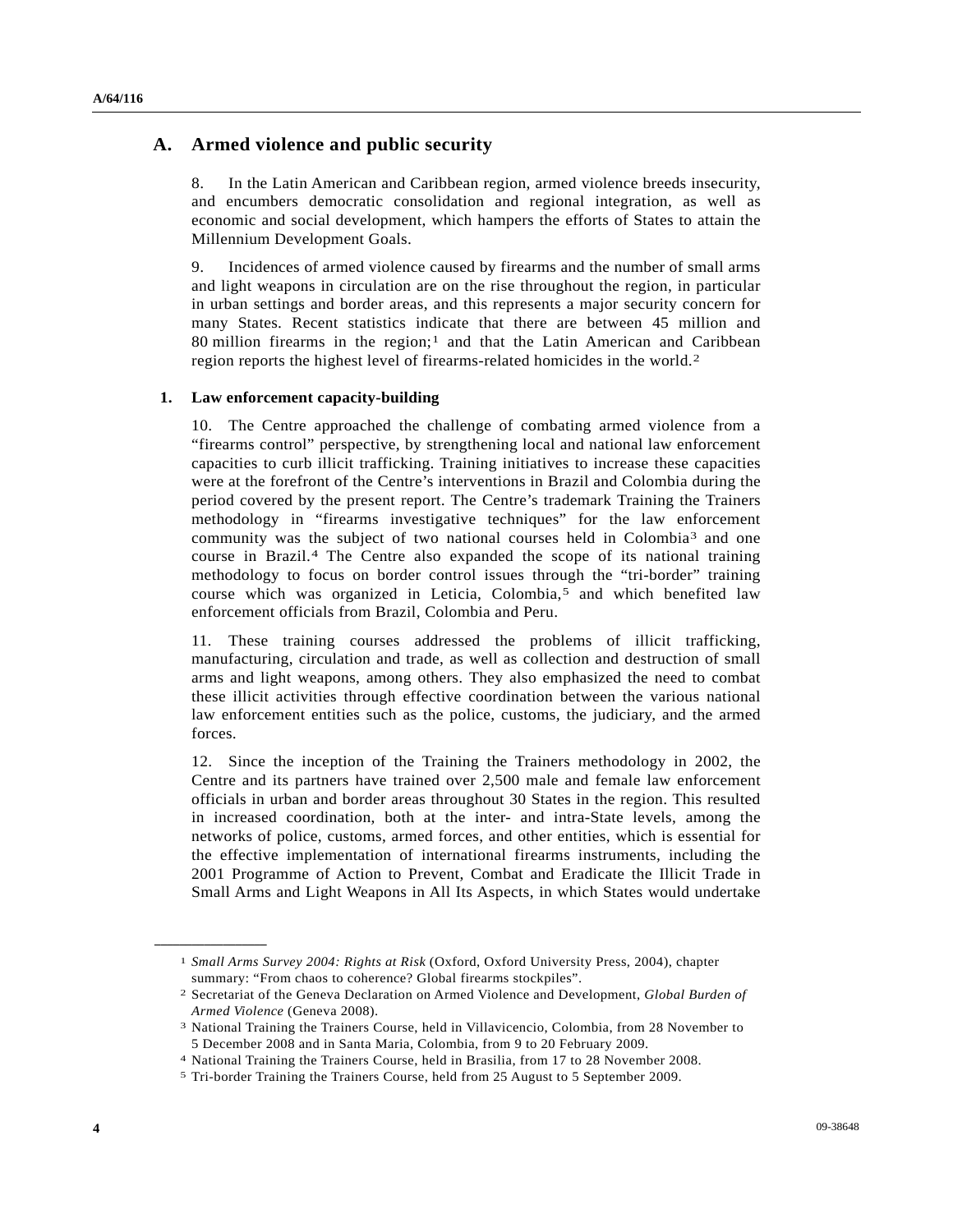to cooperate in their efforts to deal with illicit trafficking in firearms (see A/CONF.192/15, chap. IV).

13. In addition, the public security infrastructure in Costa Rica was improved by the creation of the subregional public security training platform to prevent illicit firearms trafficking. The El Murciélago Police Training Academy, with support from the Centre, was officially inaugurated on 30 September 2008, and is specifically aimed at improving the Government's efforts to improve public security planning and the management of security-related activities.

### **2. Assistance in weapons destruction**

14. The Centre has also approached armed violence from a "supply" perspective, by supporting the destruction of weapons to reduce the number of firearms in circulation. During the reporting period, the Centre and the OAS Public Security Department provided technical assistance to the Peruvian National Police, in collaboration with the Ministry of Foreign Affairs of Peru, during the final phase of a four-stage destruction process. This final phase involved the destruction of 14,164 firearms in October 2008, bringing the total number of weapons destroyed to 42,536 since November 2007.

15. Building on this work, the Centre, in collaboration with OAS, and funded primarily by the Government of Spain, developed a "Best practice manual on the destruction of surplus and/or obsolete weapons", in November 2008. This compilation of best practices provides detailed technical information on, inter alia, the planning phase, logistical resources and monitoring and verification procedures related to the destruction of weapons.

#### **3. Regional dialogue on armed violence policies**

16. As a follow-up to the Armed Violence and Development Seminar held in La Antigua, Guatemala, in April 2008, the Centre further collaborated with the Government of Spain and the UNDP Bureau for Crisis Prevention and Reduction in organizing a second subregional seminar on armed violence and development, which took place in Cartagena, Colombia, from 20 to 23 April 2009. The seminar targeted the Central American States, Cuba, Colombia, the Dominican Republic and Mexico, civil society organizations, and involved relevant United Nations system agencies and programmes.

17. With a view to translating the Geneva Declaration on Armed Violence and Development into practical actions in the field, the second subregional seminar referred to above provided participants with an overview of the key elements necessary for the development of armed violence prevention programmes and strategies, through the elaboration of practical action plans or "road maps". This collaborative regional work constituted a foundation for further armed violence activities in the subregion, and a similar exercise is being planned for the Caribbean region.

### **4. Assessments of armed violence in border areas**

18. Armed violence in the region is particularly complex in border areas. These areas can become a "no man's land" where criminal groups involved in trafficking arms, persons and drugs and in money-laundering are able to create a parallel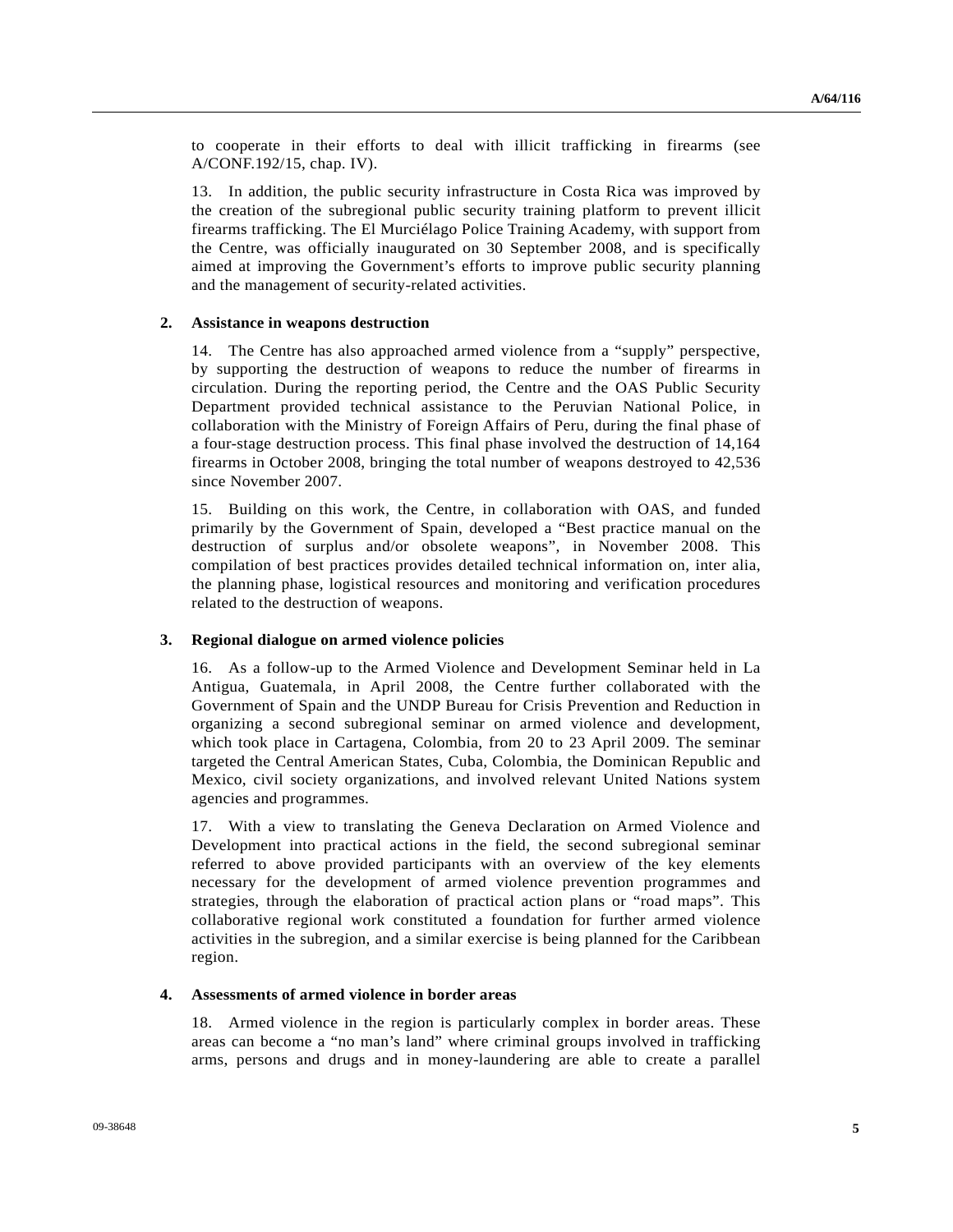society in total disregard of the law. This phenomenon has been addressed by the Centre at the national level in Ecuador, and at the subregional level in Central America, beginning with a series of assessments to pinpoint the specific nature of the problem in each region.

19. In Central America, the Centre, in coordination with the UNDP Central American Programme on Small Arms Control, examined the issue of border security and, in particular, the points of entry of illicit firearms as well as the existing security infrastructure in place to restrict illicit trafficking. An assessment of border control gaps, supported by the Centre and UNDP, was used to formulate an action plan for the delivery of technical assistance to States of the Central American Integration System subregion on border security issues related to the control of illicit firearms.

20. The Centre also undertook a firearms baseline study in the Northern Border Zone of Ecuador to examine the impact of illicit firearms and their trafficking on the population and on development of that area. Using the findings of the baseline study, which was completed in September 2008, and presented to the Ecuadorian authorities in March 2009, the Centre partnered with the United Nations Office on Drugs and Crime and UNDP to develop a technical assistance package aimed at addressing armed violence and reducing the effects of trafficking in the Northern Border Zone.

21. At the request of the UNDP country office and the Government of Ecuador, the Centre also undertook an evaluation of the National Firearms Register with a view to providing recommendations for its modernization. This initiative was aimed at, among other things, ensuring that the system: meets the evolving needs of the Government in the area of firearms licensing and registration; reduces the occurrence of fraudulent firearms-related activities by encouraging compliance among firearms owners; and facilitates the judiciary process. As a direct result of this evaluation, the Centre, with the support of UNDP, developed a long-term project proposal to modernize the Register. The findings of this evaluation were presented to the Joint Command of the Armed Forces and the Ministry of Foreign Affairs in March 2009.

22. In addition, the Centre further assisted Ecuador by providing technical advice to the UNDP-Ecuador country office in order to support governmental agencies in their implementation of the national citizen security plan.

#### **5. Proposals for combating armed violence**

23. Finally, the problem of armed violence was approached from a "policy and legislative" perspective. The Centre developed a Firearms Policy and Legal Planning Assistance Package for Caribbean States, in close consultation with interested States, in particular Antigua and Barbuda, Jamaica, Trinidad and Tobago and the United Kingdom. This package, which was not yet funded at the time of the writing of the present report, offers to develop national mechanisms for coordination and planning on firearms issues; and includes technical assistance to draw up national firearms action plans and prepare national reports. It also recommends greater conformity of national legislations with international instruments, and promotes dialogue among national entities on firearms-related issues.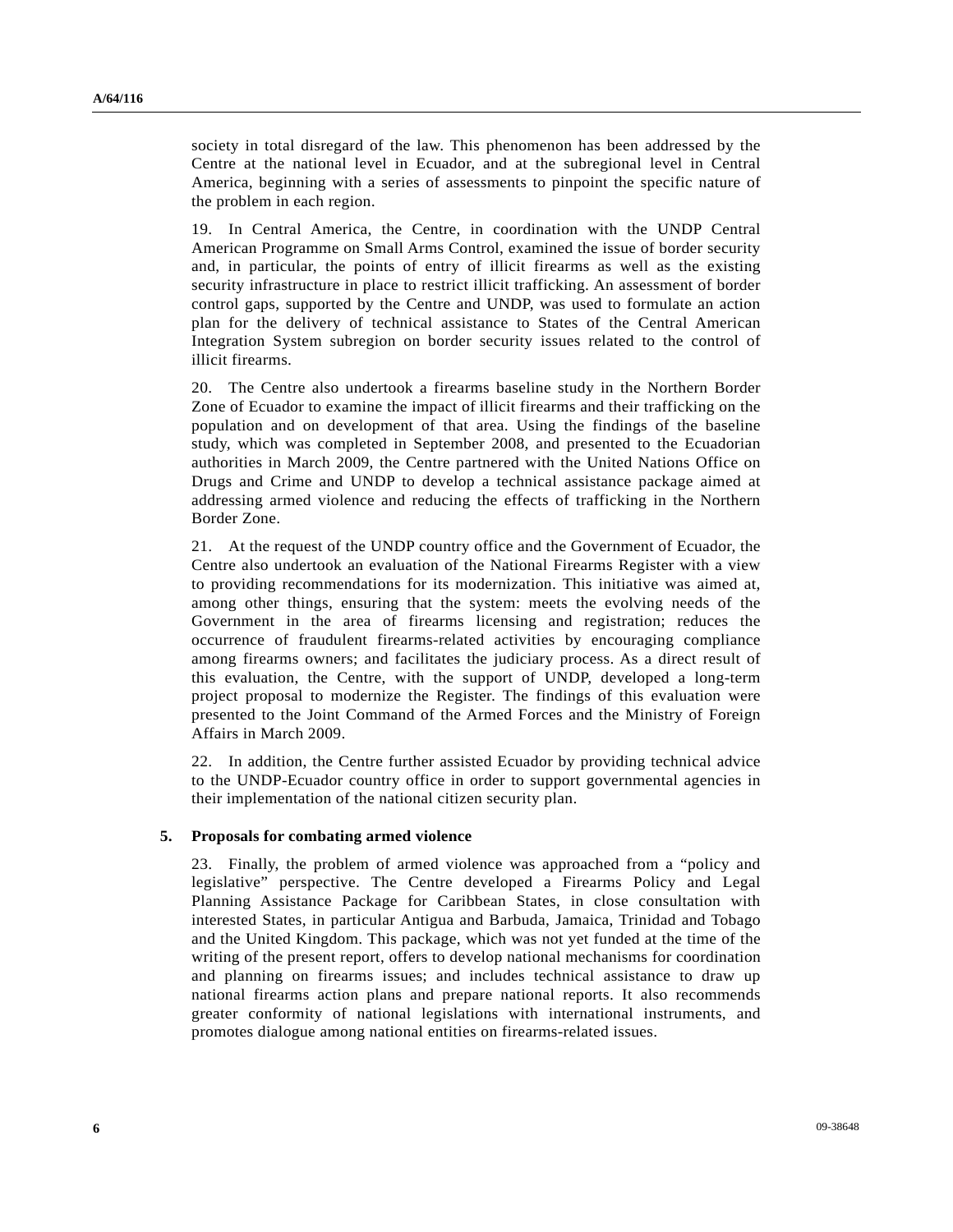24. In summary, the Centre's efforts during the reporting period in the area of firearms control, focused on assisting Member States in their efforts to combat armed violence in Central America and prevent illicit firearms trafficking, in particular in Colombia. To that end, it provided States with technical advice drawn from international best practices and with the necessary tools to reduce armed violence and its effects on public security.

### **B. Conventional and small arms instruments**

25. For many years, the Latin American and Caribbean States have been strongly committed to reducing the trafficking of illicit arms. As a result, regional approaches to the implementation of the United Nations Programme of Action and other firearms-related instruments reflect a willingness to base actions on practical considerations, and on the situation in each country.

26. In this regard, the Centre undertook joint efforts with States in the region to strengthen their implementation of firearms instruments and provided assistance in the development of policies, which is essential for addressing the link between armed violence and illicit firearms trafficking. This was accomplished through the following national and regional assistance activities:

27. The High Representative for Disarmament Affairs addressed the Conference on the Control of International Arms Transfers, organized by the Asociación para Politicas Públicas, the Consejo Argentino para las Relaciones Internacionales, and the Universidad de San Andrés, held in Buenos Aires on 1 and 2 December 2008. The Centre proved to be a useful resource for participants during the Conference.

28. The Centre organized, in coordination with the UNDP Bureau for Crisis Prevention and Reduction and the Government of Spain, the "Fourth Seminar on Small Arms and Light Weapons: Degrees of Implementation of the United Nations Programme of Action and the Project on the Arms Trade Treaty", from 16 to 20 February 2009 in Cartagena, Colombia. The seminar provided Member States with an opportunity to review the conclusions of the 2008 Biennial Meeting of States on the United Nations Programme of Action and to explore common approaches in preparation for the 2010 Meeting.

29. On 24 and 25 February 2009, the Centre and the Governments of Peru and Spain organized in Lima a National Workshop on the International Instrument to Enable States to Identify and Trace, in a Timely and Reliable Manner, Illicit Small Arms and Light Weapons. With the collaboration of the Peruvian National Firearms Commission, the workshop examined the capacity of participating Peruvian governmental entities to implement the instrument.

30. With a view to promoting the effective implementation of the Protocol against the Illicit Manufacturing of and Trafficking in Firearms, Their Parts and Components and Ammunition, supplementing the United Nations Convention against Transnational Organized Crime, and other related instruments, the Centre supported the efforts of the United Nations Office on Drugs and Crime in the Caribbean region by participating in the Regional Workshop to Promote the Firearms Protocol, held in Bridgetown from 3 to 5 June 2009.

31. Furthermore, the Centre participated at the Regional Workshop to Promote Discussion on an Arms Trade Treaty among States of the Latin American and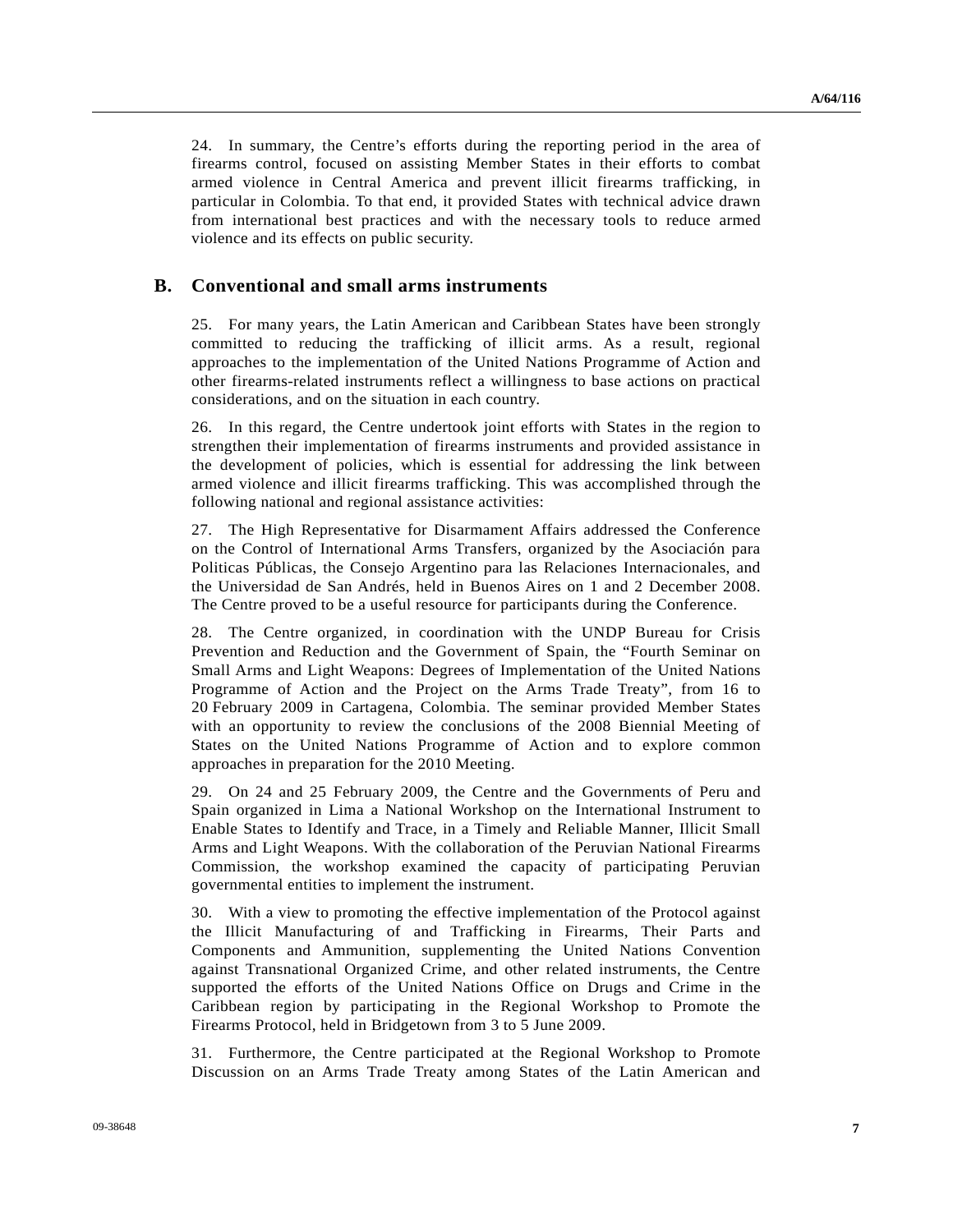Caribbean region, held in Mexico City on 18 and 19 June 2009. The workshop was jointly sponsored by the European Union and the United Nations Institute for Disarmament Research.

### **C. Promoting non-proliferation in the region**

32. In response to the statement of the United Nations Secretary-General to the East-West Institute in New York in October 2008, in which he offered a five-point proposal on nuclear disarmament, the Centre stepped up its partnership with international organizations and other entities dealing with issues related to the non-proliferation of weapons of mass destruction and disarmament. These partnerships led to several disarmament advocacy activities in the region during the reporting period, as indicated below.

### **1. Comprehensive Nuclear-Test-Ban Treaty**

33. Cooperation with the Provisional Technical Secretariat of the Comprehensive Nuclear-Test-Ban Treaty Organization, initiated in 2002 to promote the universalization of the Treaty throughout the Latin American and Caribbean region, continued during the reporting period. Following the accession to the Treaty by Barbados and Colombia early in 2008, the Centre and the Provisional Technical Secretariat focused their advocacy work on the remaining non-party States to the Treaty, namely: Dominica, Guatemala, Saint Vincent and the Grenadines and Trinidad and Tobago.

34. In addition to raising awareness regarding the obligations and benefits of acceding to the Treaty, including civil and scientific applications of Treaty monitoring and verification technologies, and on the financial implications for States parties, a network was also created linking national representatives with the Centre, the Provisional Technical Secretariat, and Austria and Costa Rica, in their capacities as co-chairs of the Article XIV conference, in order to ensure appropriate and effective follow-up with States that initiated signature and ratification processes.

35. In support of these initiatives, and building on the momentum gained regarding the Treaty among Central American and Caribbean countries, a Ministerial Meeting on a Comprehensive Nuclear-Test-Ban Treaty Adherence for Latin American and the Caribbean Region took place on 29 and 30 September 2008, in San José, Costa Rica. This meeting, which immediately followed the Fourth Biennial Ministerial Meeting in support of the Comprehensive Nuclear-Test-Ban Treaty,[6](#page-7-0) heightened interest in the Treaty and further encouraged the adherence of all States of the region to the Treaty.

36. Regional Treaty-related consultations and the regional Comprehensive Nuclear-Test-Ban Treaty meeting referred to above proved to be effective in promoting and advancing the debate at the national level on matters related to Treaty signature and ratification, as well as raising awareness of the importance of prioritizing initiatives promoting adherence to disarmament and non-proliferation

<span id="page-7-0"></span>**\_\_\_\_\_\_\_\_\_\_\_\_\_\_\_\_\_\_** 

<sup>6</sup> The Fourth Biennial Ministerial Meeting in Support of the Comprehensive Nuclear-Test-Ban Treaty was held in New York on 24 September 2008.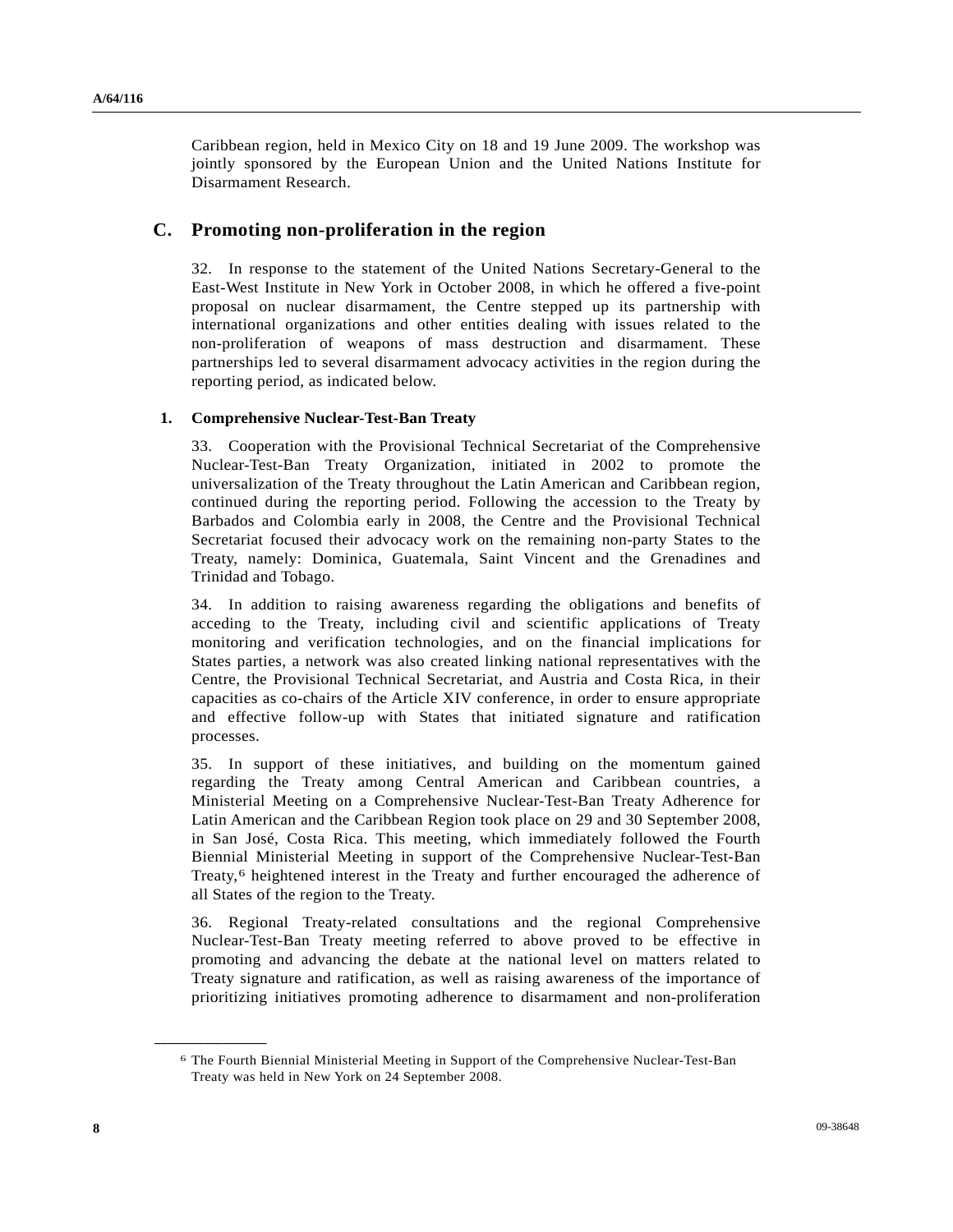treaties. Most notably, the advocacy initiatives led to clear advances in the national processes of accession to the Treaty.

### **2. International Atomic Energy Agency protocols**

37. The Centre participated in an awareness-building regional workshop organized in the Dominican Republic from 21 to 24 July 2008 by the International Atomic Energy Agency (IAEA) and the Government of the Dominican Republic, which promoted the signature and ratification of the small quantities protocols of IAEA, its amended small quantities protocols and additional protocols. This initiative built upon an earlier partnership between the Centre and IAEA, in which the Centre had supported the efforts of IAEA to increase awareness of IAEA Safeguards and of the obligations of the Treaty on the Non-Proliferation of Nuclear Weapons during a workshop held in Quito, on 5 and 6 April 2006.

### **3. Security Council resolution 1540 (2004)**

38. The Office for Disarmament Affairs organized a regional workshop on the implementation of Security Council resolution 1540 (2004) on the non-proliferation of weapons of mass destruction. The workshop, held in São Paolo, Brazil, from 24 to 28 November 2008, was specifically aimed at countries comprising the Southern Common Market (MERCOSUR) and Associated States. During the workshop, these States received guidelines on the preparation of national reports required under the resolution, guidance on how to set priorities and elaborate specific country action plans, as well as on assistance and cooperation requirements. Highlighting its role as the regional office of the Office for Disarmament Affairs, the Centre made a presentation on its role in facilitating an informal regional network on disarmament and non-proliferation matters, and invited participating countries to make use of the network.

### **IV. Staffing, financing and administration**

39. In accordance with General Assembly resolution 41/60 J, the Centre was established on the basis of existing resources and voluntary contributions made by Member States and interested organizations for its core and programme activities. During the reporting period, voluntary contributions to the Centre's Trust Fund were received in the amount of \$467,815.05.[7](#page-8-0) Taking into account the fact that some contributions received prior to the reporting period support ongoing activities, the Secretary-General wishes to express his gratitude to the Governments of Colombia, Denmark, Guyana, Mexico, Panama, Peru, Spain, Sweden, Turkey and the United Kingdom, as well as the Preparatory Commission for the Comprehensive Nuclear-Test-Ban Treaty Organization, for their generous financial contributions to the Centre and for their support of its activities. Information on the status of the Trust Fund for the Centre for 2008 is contained in annex I to the present report.

40. During the reporting period, the Centre continued to face the challenge of depending solely on extrabudgetary funds for both its daily operation and its

<span id="page-8-0"></span>**\_\_\_\_\_\_\_\_\_\_\_\_\_\_\_\_\_\_** 

<sup>7</sup> Guyana (\$997.55), Mexico (\$5,000), Panama (\$1,000), Peru (\$90,000), Spain (\$350,817.50) and Turkey (\$20,000).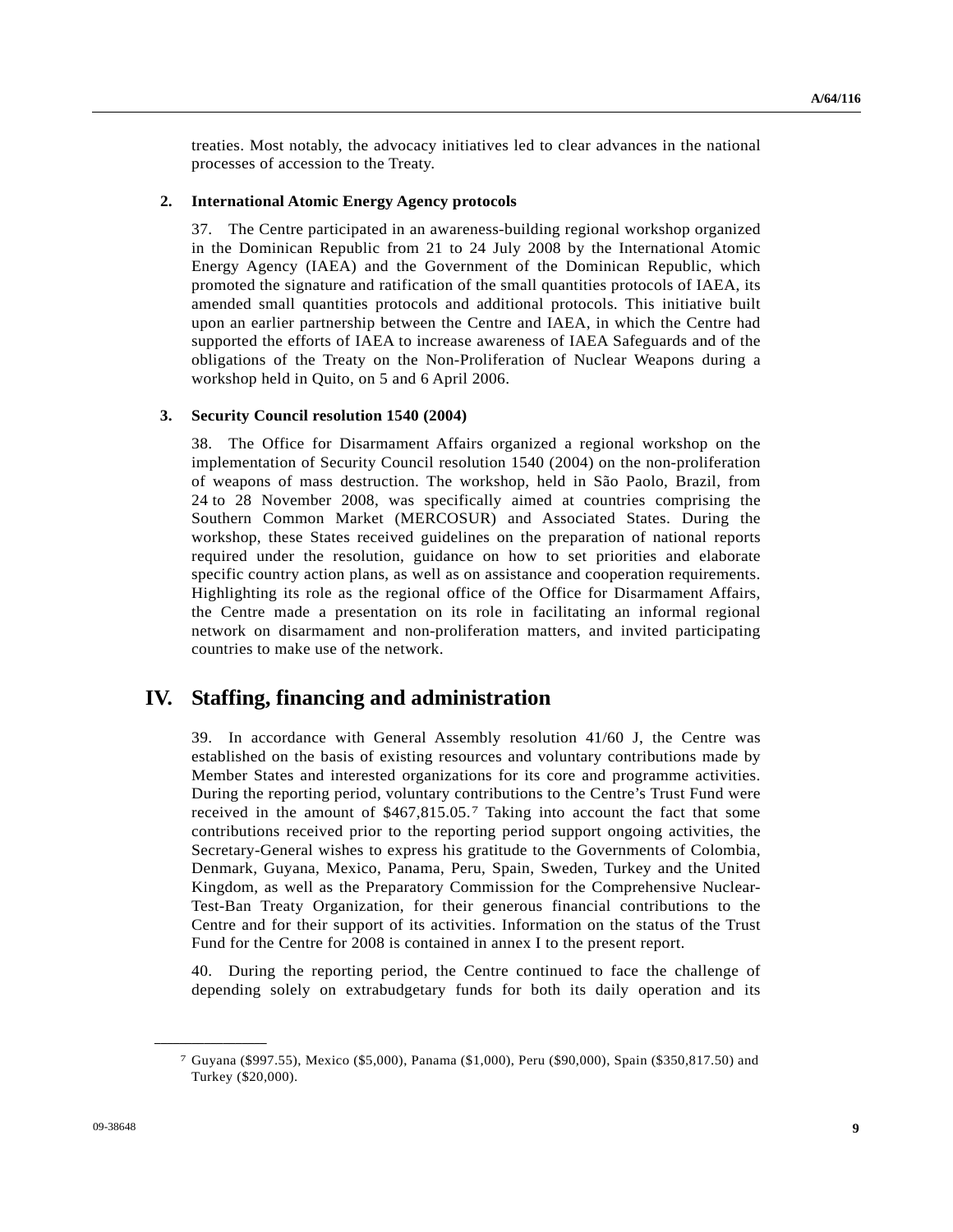substantive projects; this challenge was further exacerbated by the global financial crisis which affected the ability of donor countries to provide financial support.

41. This prompted the General Assembly to address ways of securing the continuity of some of the Centre's core functions as well as supporting some of its basic daily operations. In that connection, the General Assembly, in paragraph 3 of resolution 63/74, requested the Secretary-General to provide from the regular budget, starting in the biennium 2010-2011, the necessary support to ensure the sustainability of the core activities and operations of the Regional Centre, in order to enable it to carry out its programme of activities in accordance with its mandate.

42. Meanwhile, the paucity of financial resources was further exacerbated by an increase in the cost of living in Lima, the Centre's host city. In this regard, the Secretary-General urges the Government of Peru to continue to honour its commitment as host country, and provide the necessary financial and overall support to the Centre, to offset the rise in the Centre's operating costs.

43. With regard to funding in support of its programmes and projects, the Secretary-General wishes to thank the Government of Sweden, in particular the Swedish International Development Cooperation Agency (SIDA), which renewed its commitment to the Centre's core funding as well as programmes, in the form of a three-year contribution. The SIDA contribution currently funds three project staff members working on public security projects, as well as the positions of the Centre's deputy director and the administrative assistant.

44. The Secretary-General also wishes to thank the Government of Spain for the renewal of its annual contribution to the Centre, in support of core funding as well as projects. The Spanish contribution supports the positions of three project staff as well as activities undertaken by the Centre to assist countries in confronting armed violence.

45. Furthermore, the contribution of the Government of Denmark has allowed the Centre to recruit a United Nations Volunteer specializing in issues related to armed violence.

46. In this context, the Secretary-General encourages Member States to sponsor candidates for the four Associate Expert positions which the centre has circulated, through the Associate Expert programme administered by the Department of Economic and Social Affairs (see http://esa.un.org/techcoop/associate\_experts.asp).

47. In addition, the Centre has benefited from its joint undertakings with key partner organizations, such as OAS, the United Nations Office on Drugs and Crime and UNDP. These partner organizations assisted the Centre with contributions in-kind as well as cost-sharing arrangements in the execution of peace, disarmament and development-related activities.

## **V. Conclusion**

48. During the reporting period, the Centre continued to carry out its activities within the framework of its 2008-2011 Strategic Plan. In doing so, it tailored the delivery of practical disarmament measures to the needs of the region by focusing its assistance to Member States on the issue of armed violence. Building on previous public security projects, the Centre contributed to a number of initiatives to reduce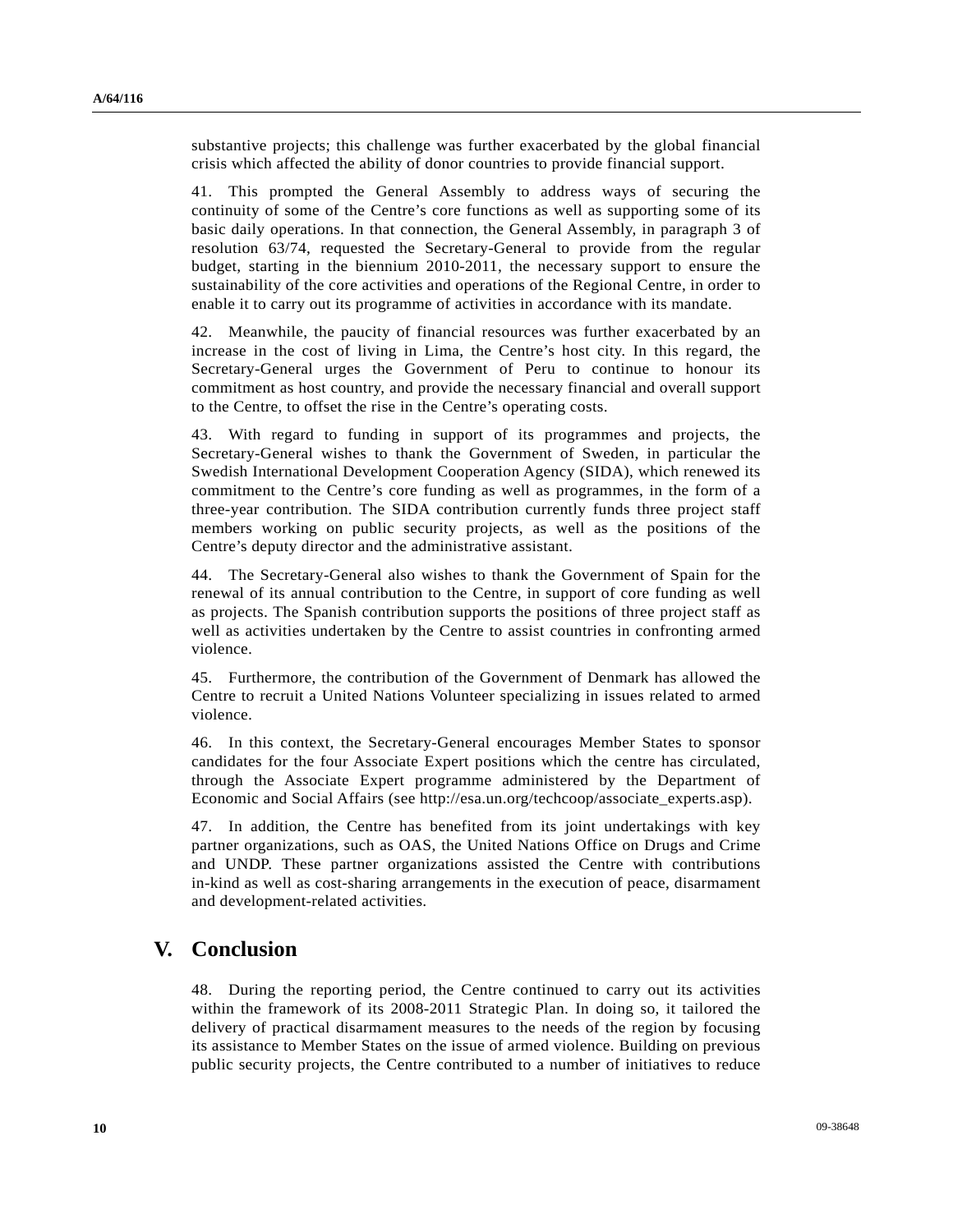and prevent armed violence from an arms control perspective. As a result of the Centre's efforts and joint initiatives, Member States are better equipped to confront armed violence and illicit firearms trafficking, which have a negative impact on sustainable development in the region. Similarly, Member States of the region gained greater access to standardized tools to assist in the development of firearms legislation and small arms policies, which will help their efforts to protect citizens against these major public security threats.

49. Moreover, the Centre increased its advocacy and outreach efforts to promote the universalization of several relevant agreements and treaties, including the implementation of small arms and weapons of mass destruction-related instruments, and assisted States in adopting relevant measures in fulfilling their obligations under these instruments.

50. The Centre continues to face the challenge posed by its dependency on Member States' contributions to support both its operational costs and its projects. The General Assembly responded to this challenge by adopting resolution 63/74.

51. The Secretary-General calls for the continued support and cooperation of Member States and other stakeholders to support the effective operation of the Regional Centre for Peace, Disarmament and Development in Latin America and the Caribbean.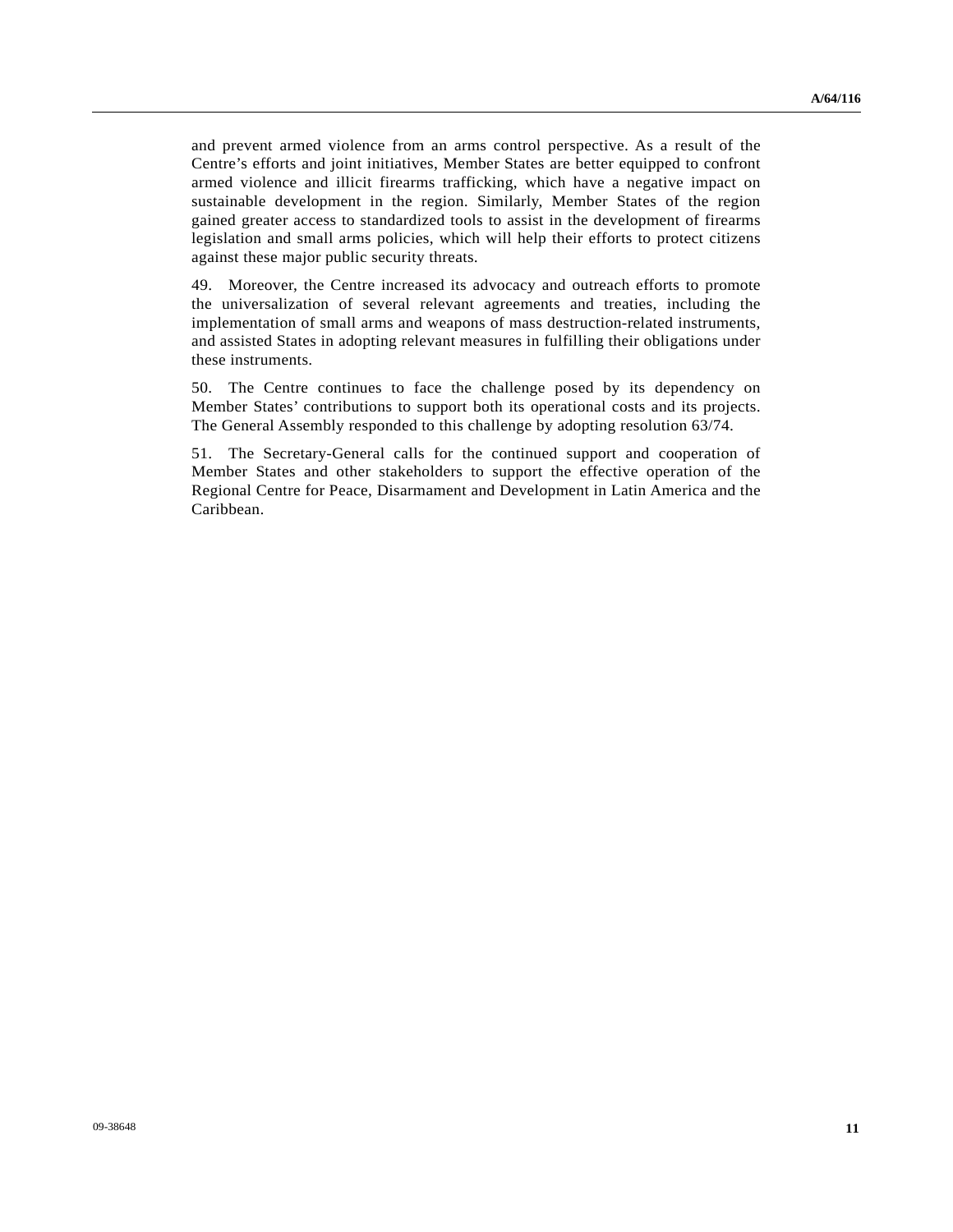## **Annex I**

# **Status of the Trust Fund for the United Nations Regional Centre for Peace, Disarmament and Development in Latin America and the Caribbean for 2008**

|                                                      | (United States dollars) |
|------------------------------------------------------|-------------------------|
| Fund balance, 31 December 2007                       | 1 250 946               |
| Income, 1 January 2008-31 December 2008              |                         |
| Voluntary contributions                              | 1 146 227               |
| Funds received under inter-organization arrangements | 45 845                  |
| Interest income                                      | 52 231                  |
| Other/miscellaneous income                           | 285 184                 |
| <b>Subtotal</b>                                      | 2780433                 |
| Expenditures, 1 January 2008-31 December 2008        | 1 389 059               |
| Programme support costs                              | 154 410                 |
| <b>Subtotal</b>                                      | 1 543 469               |
| Prior period adjustments                             | 12                      |
| Reserves and fund balance, 31 December 2008          | 1 236 976               |

*Note*: The information provided is based on the statement of income and expenditure for 2008. During the period additional contributions totalling \$1,192,072.16 were received from: the Comprehensive Nuclear-Test-Ban Treaty Organization (\$45,844.92), Colombia (\$2,500), Guyana (\$1,014.77), Mexico (\$5,000), Panama (\$1,000), Peru (\$90,000), Spain (\$350,817.50), Sweden (\$660,894.97), the United Kingdom (\$15,000) and Turkey (\$20,000). During the period 1 January to 30 June 2009, additional contributions totalling \$30,997.55 were received from Guyana (\$997.55) and Peru (\$30,000).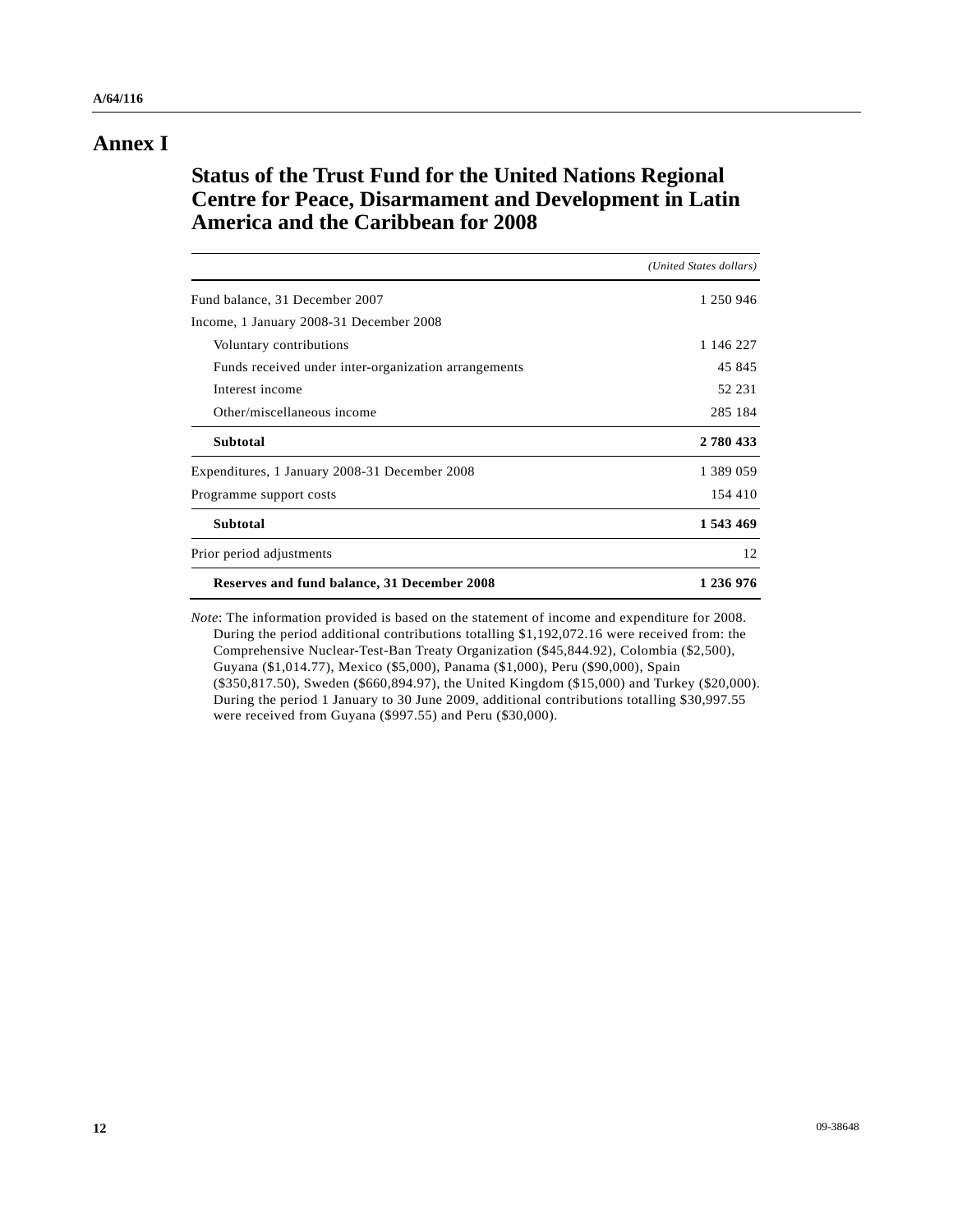## **Annex II**

# **Planned activities of the United Nations Regional Centre for Peace, Disarmament and Development in Latin America and the Caribbean for which funding is sought**

### **Project I**

### *Title*

"First seminar on armed violence and development for Caribbean States"

#### *Purpose*

The purpose of this first subregional seminar on armed violence and development is to: (a) promote the Geneva Declaration on Armed Violence and Development, within the Caribbean region; (b) promote measures for armed violence reduction and prevention within the region; (c) exchange best practices and lessons learned in the development and implementation of armed violence reduction and prevention policies, strategies and programmes; and (d) increase intersectoral and interregional cooperation within the Caribbean among Governments, international organizations, civil society and development cooperation agencies.

 *Location* 

Kingston

 *Duration* 

Three days

### *Participants*

Representatives of the Governments of Antigua and Barbuda, Bahamas, Barbados, Belize, Grenada, Guyana, Haiti, Jamaica, Saint Kitts and Nevis, Saint Lucia, Saint Vincent and the Grenadines, Suriname, Trinidad and Tobago; and representatives of civil society organizations working on armed violence related issues, international organizations and development cooperation agencies.

#### **Cost estimates**

(United States dollars)

| <b>Total</b>                        | 165 603.76 |
|-------------------------------------|------------|
| Workshop documentation              | 1 000.00   |
| Interpretation                      | 0.00       |
| Travel of staff                     | 15 978.00  |
| Travel of experts                   | 0.00       |
| Travel of participants              | 83 768.00  |
| Operations and implementation costs | 38 207.76  |
| Project personnel                   | 26 650.00  |
|                                     |            |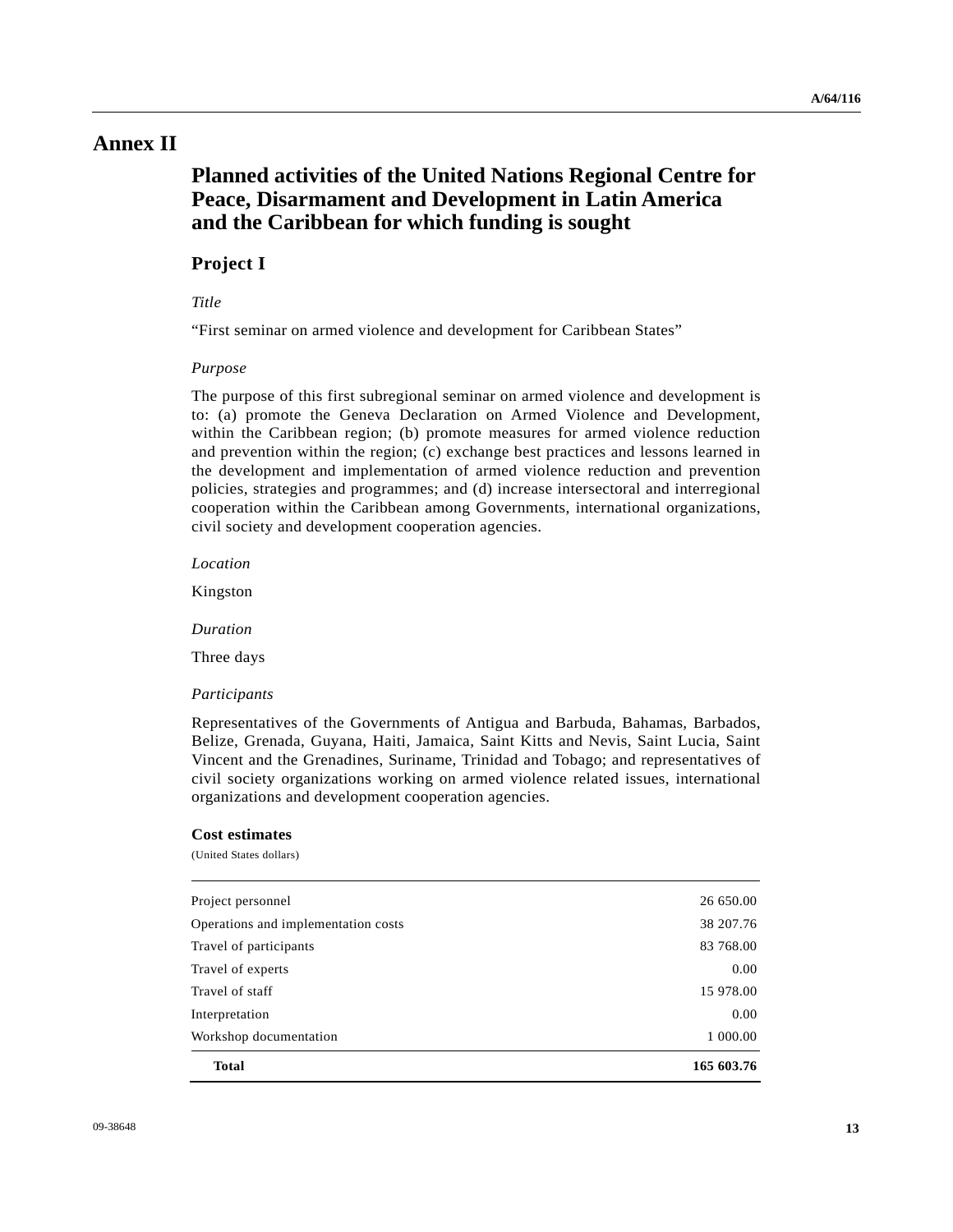## **Project II**

### *Title*

"Third seminar on armed violence and development: the role of the private security companies"

### *Purpose*

The purpose of the third subregional seminar on armed violence and development is to: (a) analyse the role of private security companies within the problem of armed violence; (b) exchange best practices and lessons learned in the establishment of norms and regulations for private security companies; (c) promote the standardization of training procedures and control mechanisms for the personnel of the security companies; and (d) encourage intersectoral coordination between governmental representatives, private security companies and other relevant actors (e.g., civil society organizations, United Nations entities and development cooperation agencies).

### *Location*

Cartagena, Colombia

 *Duration* 

Three days

### *Participants*

Representatives of the Governments of Colombia, Costa Rica, Cuba, the Dominican Republic, El Salvador, Guatemala, Honduras, Mexico, Nicaragua and Panama; and representatives of civil society organizations working on armed violence related issues, international organizations and development cooperation agencies.

### **Cost estimates**

(United States dollars)

| <b>Total</b>                        | 175 733.08 |
|-------------------------------------|------------|
| Workshop documentation              | 1 000.00   |
| Interpretation                      | 0.00       |
| Travel of staff                     | 46 996.00  |
| Travel of experts                   | 0.00       |
| Travel of participants              | 60 134.00  |
| Operations and implementation costs | 40 953.08  |
| Project personnel                   | 26 650.00  |
|                                     |            |